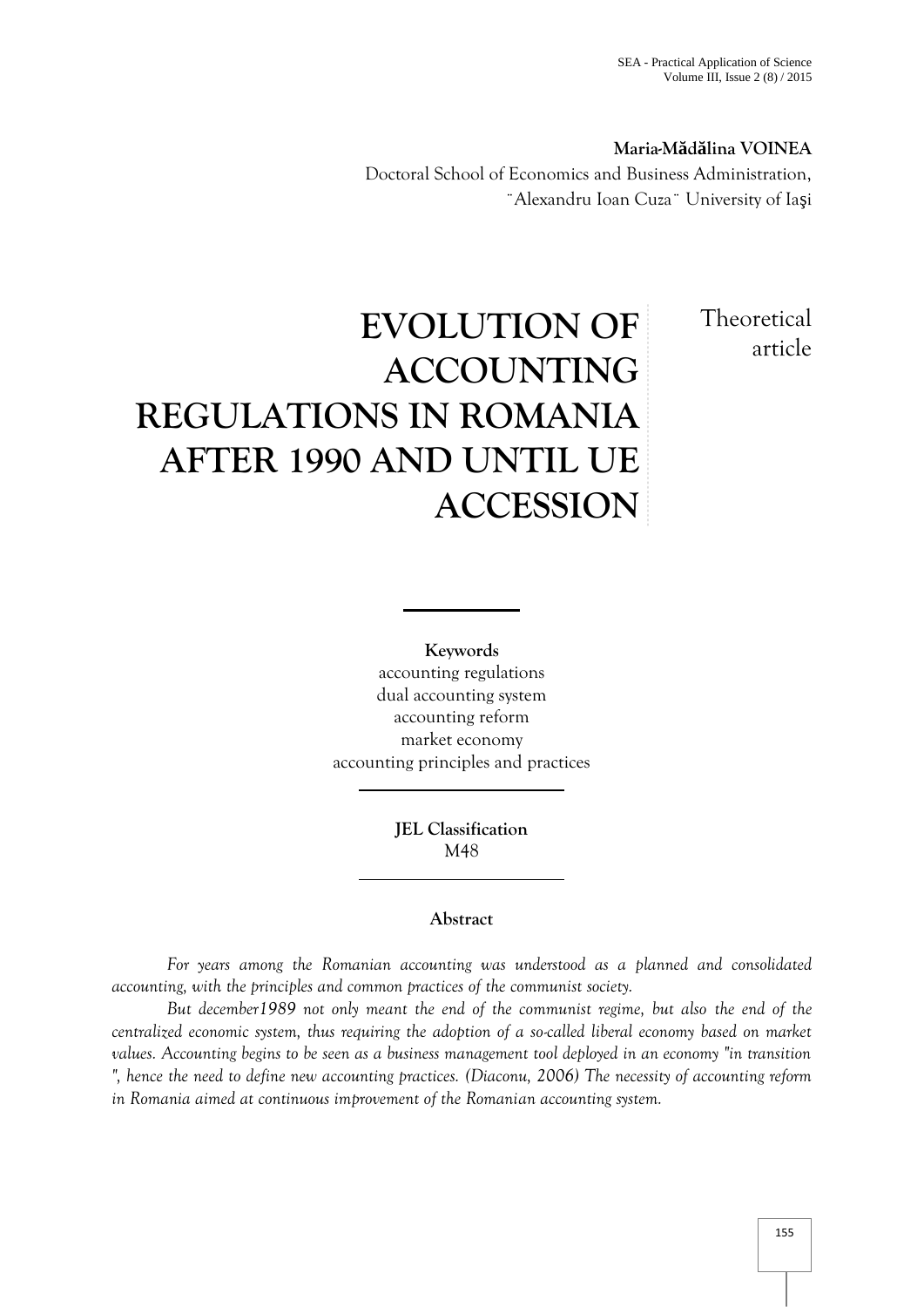#### **Introduction**

Given that the development of theoretical and practical accounting to be closely related to the Romanian cultural environment, it was understood that all components, such as economic, political, fiscal, social and even in religion had to "characterize "Romania.

# **Period 1990-1993 - the dispute between supporters and opponents of the depth accounting reform**

In order to understand this, French experts Florence-E. Delasalle and Eric Delasalle have revealed that five characteristics of our country were a starting point for the "new" accounting. For starters should be taken into account that Romania was a country in Eastern Europe, so in legal terms was part of the 'continental'. (Diaconu, 2006) Although Romania was a country that had tradition regarding "written law" Communist period made the formative stage of what the accounting profession is very low, accounting is understood rather as a technique used in the presentation or analysis plan.

Another very important feature and considered is that of the Latin origin of the Romanian language. The cultural attraction of our country for France look so pseudonym was used in 1930 for Bucharest, "the little Paris" and the considerations that France has been, is and will remain the "capital" of universal culture. " Invasions " that have marked the history of Romania also had great importance in shaping the economy, politics, lifestyle, society, territory, the only thing unchanged is the language of Latin origin.

The way for accounting reform was carried out by  $\frac{dP}{ds}$ Romanian leaders of that time under the guidance of French experts. There were three considerations that were the basis of decisions taken by the Government in 1991, under the responsibility of the Ministry of Finance and validated by the Parliament. The first of them was the need for a new accounting system had to detach us from anything that was Soviet influence. Those responsible for the accounting normalization conducted a thorough study of what it means to European Directive IV, aiming ever since Romania's EU integration, the starting point is a period of harmonization. Lack of time to establish a system pushed Romania to the choice of a "source of inspiration" of: a mixed system between IASC's international standards and EU directives , a " Anglo -Saxon " and the French model. (Diaconu, 2006)

Finally it was decided for the third option, namely the French system and that for several reasons: that France represents the "heart" of the cultural world, the idea of a VAT tax system, applied in France with a yield very important to the state budget, for this is well needed an accounting system in place, material and technical support offered by this country and understanding of French experts offered to Romanian unlike the British, and that the French model it was relatively simple to understand, easy to modify and allowing answer to both micro and macroeconomics how. (Diaconu, 2006)

French specialists have recommended Romania accounting system contains certain accounting values "we": the passing to principles and generally accepted conventions, for double accounting (financial accounting and management), accounting for pertinent and relevant and the priority of the annual accounts.

The year 1991 was when the choice was made in terms of political, namely the voting takes place on Accounting Law of 24 January 1991 (along with more historical significance for Romania) which would enter into force in early 1994, but that brought some articles severely criticized by " tutors " French. Also this year signed cooperation agreement with the French Ministry of Economy and Finance Order of Chartered Accountants and the Commissioners of Audit French company. There has been extensive exchanges between Romanian setters and practitioners of business life which attempted to explain the application of the new law.

1992 is important primarily by drafting the General Plan of Accounts, which was actually a simplified version and compatible with European directives and the rules of IAS, the French PGC 1982. There an accounting system for enterprise development, mainly counted creation of coherent accounting system. The reform of the accounting profession attended French experts, which led to the consulate College of Accounting, known today as the Body of Chartered and Certified Accountants ( CECCAR), a body analogous to the National Council of Accounting in France but with changes in the manner of operation. Discussions occur and on the accounting and financial audit.

The last year of this period is the time in which implementation of the new accounting system through the PHARE program, realizing an experiment of what would be its application by various undertakings. Since the end of 1992 the European Union decided to appoint an independent expert British expertise to make accounting reform conditions. This decision led to numerous complaints and problems: Romanians have felt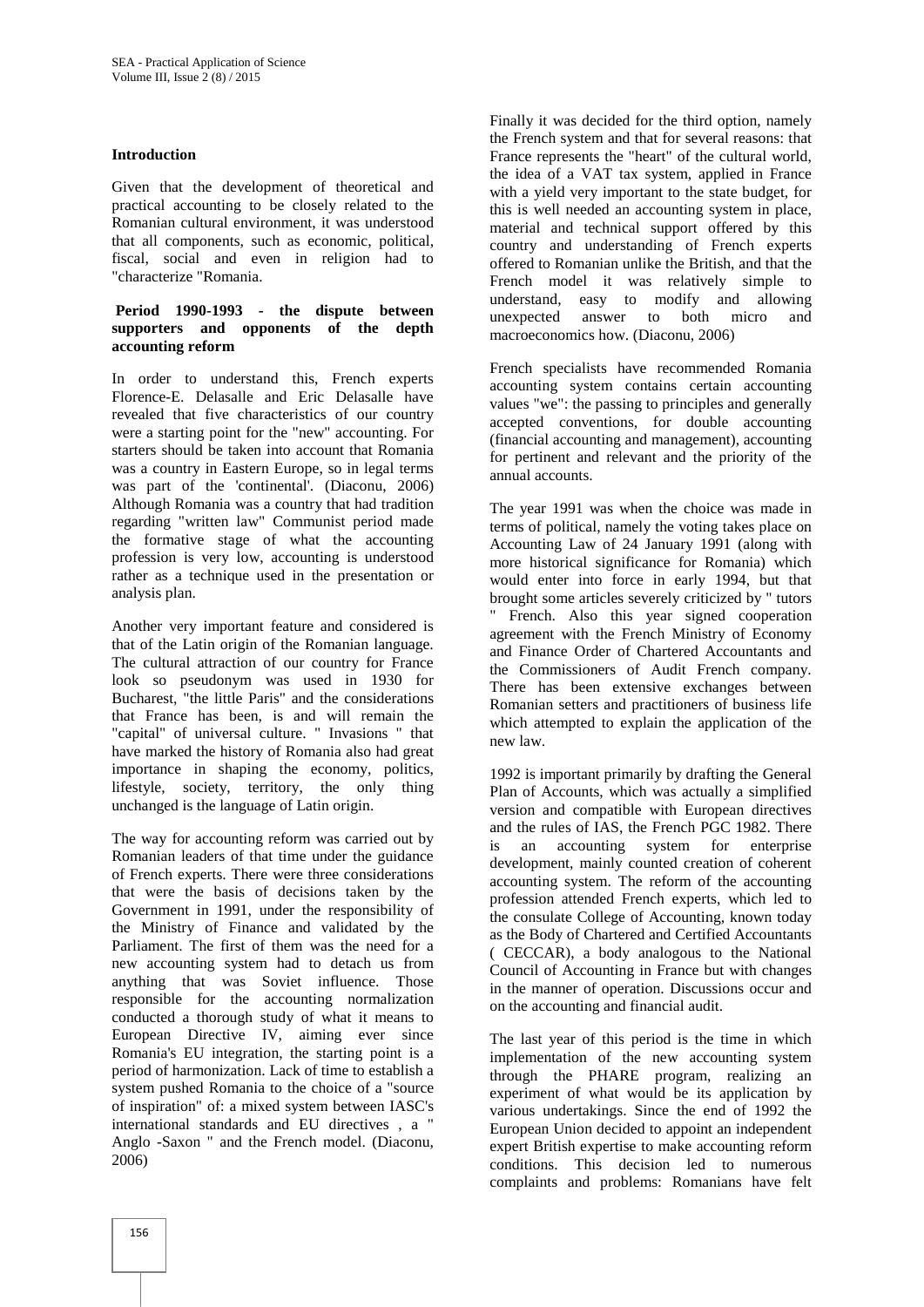aggrieved because the money from this program was intended to be used to assist in making a decision and not to 'weigh' s choice also French felt frustrated, but the English have put a barrier through processes of European organizations of auditors. Romanians fear came true: English expert considered that accounting reform is too much influenced by French spirit and the need to know and Romanians information on other systems such as the UK or Spain, the country that he obtained soon join the European Union. (Diaconu, 2006)

### **Period 1994-2000 - Romanian accounting system strengthening**

Accounting Law promulgated in 1991 is the first realization of reform policy, she is experienced in January 1993. (Bogdan & Lezeu, 2004) It makes a separation between the analytical accounts, which is free and optional, and financial, due to the fact that the latter is normalized in a continental accounting framework. The most important aspects referred to the new law are: the diversity of methodologies that can be used consistency between accounting and objectives in order to play the full image, true and fair view of the assets, financial situation and the result, we valuation principles, importance inventory, accounting both expenditure and revenue by nature, such as the definition of accounting as a tool that should enable knowledge, management and control of assets and earnings.

Further reform started after 1990 is succession implementation from 1 January 1994 the new accounting system, according to the Accounting Law no. 82/1991, by all natural and legal persons who performed and recorded trade in the Trade Register. It was aimed at keeping economic and financial operations specific to a market economy in line both with Romanian legislation and with Directive IV of EEC and International Accounting Standards. This reform is achieved, of course obligation to update the Finance Ministry permanent these accounting regulations based on normative acts to be adopted later.

Accounting Law is the first to require some "order" Romanian Accounting: Record of chronological and systematic, retrieve, publish and maintain information on the financial situation and results "jump" to our aid both for own needs and to maintain a relations as good and, why not, right, with third parties. Also this regulation underlines the importance of checking the accuracy of the data provided by operations conducted on the heritage and the procedures used. It clearly specifies that double entry bookkeeping must be kept by the entities mentioned above.

Regarding its importance inventory specified by the obligation to achieve its establishment at least once a year during operation and in case of a merger or termination of service.

Balance sheet management is an official document of those who keep double-entry bookkeeping and is the one that should provide a more accurate, clear and complete assets, financial position and results, the Accounting Law no. 82/1991. It shall be made compulsory once a year and in exceptional situations that may occur in the "life" of an entity. Balance involves the preparation of a profit and loss account or other outbuildings. They have checked other auditors or accountants and stored in the archive for a period of 50 years submitted by April 15 next year at the direction of county public finances, Bucharest.

At the same time the law wishes to clarify that only experts accountants have the right to keep accounts and responsibility for this lies with the authorizing officer or administrator, but when accounting is organized by the authorized responsible before the law is the owner the one called "patron". On the registers and supporting documents: logbook, inventory register and ledger used in accounting, for states that need to be archived for 10 years, what except payroll to be kept for 50 years. How to verify the accuracy of accounting records can be made on monthly checking account balance. Besides these accounting law provides a list of actions that are considered misdemeanors or crimes.

Another important achievement of the Romanian accounting reform plan is not binding or rigid, is in line with the Law on Accounting and allows to adjust the way to record the specific needs of any enterprise. Most of the rules are the same as before the reform, but the news appear and implemented since 1994, such as those related to shares, bonds, bills or financial values.

Year 1994 brings stability in accounting terms, the new system being implemented from 1 January. During the first quarter of possibility that entities to keep records in parallel, so the new provisions and the old ones. But although occurred, as in any transformation process, some technical difficulties that report, brought a shadow of "doubt" and the desire to know as much about the other accounting systems applied in the world and the possibility of to conduct study tours in major European countries. (Diaconu, 2006)

The rest of the period 1995-1999 meant the alignment of accounting to accounting adopted, but reform should not stop there. It required an accounting methodology for major group in the country, accounting rules required of public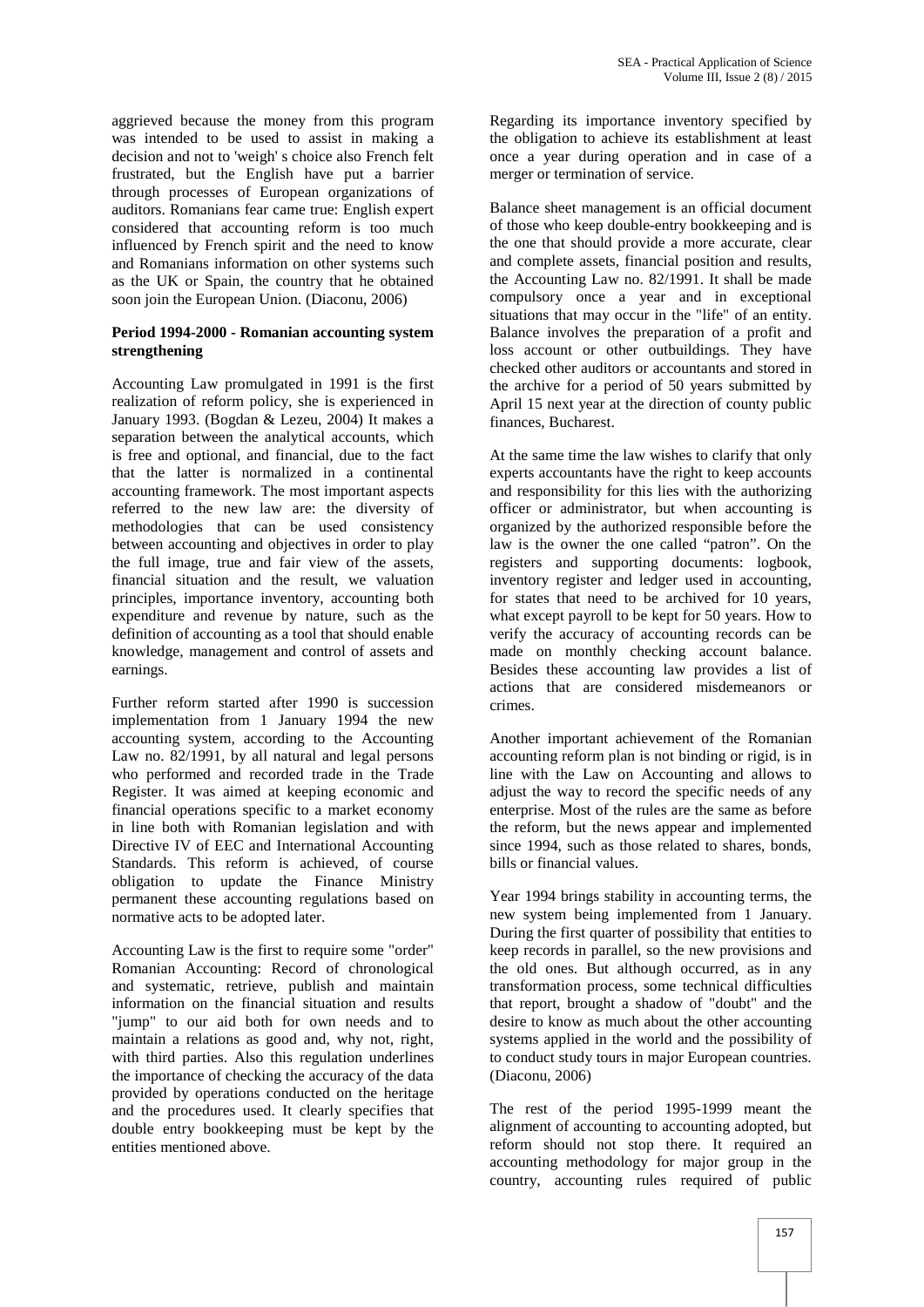institutions, banking institutions and what is nontradable sectors. It should be borne in mind that all this was possible only through the common front created by the Ministry of Finance, the Council of Accounting, CECCAR principal "pole of opinion" regarding the accounting profession, a liberal profession, focusing on a code of professional ethics and regulatory bodies of the capital market, the NSC that "inform" the public investor and edit rules for auditing the Corporate financial capital market. (Bogdan & Lezeu, 2004) Ministry of Finance is assisted by four experts in accounting normalization, sent by the British Know How Fund to the development of the reform.

### **Period 2000-2005 - the " grand opening " Romanian accounting**

This is where accounting rules or standards made by various international professional associations or bodies EEC as directives are "tailored" the Romanian accounting system.

Worldwide, the accounting experiencing a profound process of harmonization result of the new configuration of international economic relations entered the stage of generalized globalization, under the influence of the movement of capital in the international market, accounting information, aiming to satisfy all participants representing a business interface. (Bogdan & Lezeu, 2004)

How Romania wanted in the shortest time to join the European Union has responded to this challenge that was applied to the entire international accounting, Romanian accounting normalization process with International Accounting Standards and the European Accounting Directives is one of the most important tests which was subject to "the most important source of Romanian economic system". (Bogdan & Lezeu, 2004)

"We are seeing a virtually change of the attitude of the Romanian accounting doctrine through its reorientation towards international referential philosophy (international accounting rules) implies an openness to Anglo -Saxon concepts and practices ". (Ionescu, 2006)

This approach compatibility of Romanian accounting is a separate step accounting reform and legislative point of view is found in OMF no. 403/1999, revised and replaced by O.M.F.P. no. 94/2001 for the approval of the regulations and accounting practices harmonized with Directive IV of EEC and International Accounting Standards.

In addition, O.M.F.P. no. 94/2001 combines IV Directive of the EU IAS, making certain exceptions to full IAS, while noting certain national rules shall apply instead IAS car. (Diaconu, 2006) The novelty coming from the IASB was that Romanian companies are required annual accounts in accordance with the Accounting Act, the Framework for the preparation and presentation of financial statements of the IASB and the CIS.

They were still at the very beginning some aspects that caused confusion regarding the implementation of this order. His name itself, which involved the harmony of the two sources of law accounting rules meant incorporating both French and British influence. And not only ... the Order structure broadly maintained the provisions of EU regulations.

And if this process of harmonization seems simple, it is not so ... as to prepare financial statements in accordance with IAS an enterprise must meet" all requirements of each applicable standard and each applicable interpretation of the Standing Interpretations Committee". (Ionescu, 2006) But ahead Framework Order developed by the IASB as opposed to it, which provides for the SIC only by companies quoted on financial markets, Romanian rule applies to those listed, autonomous companies / national companies and other businesses of interest national and businesses operating in the capital market, but also to businesses that meet at least two criteria specified size on turnover, total assets and number of employees.

Given that O.M.F.P. no. 94/2001 assumed in addition to accounting system 2 November 1994 financial statements (cash flow statement and statement of changes in equity), whose compilation and interpretation could pose problems and the most skilled accountant, the two organizations accounting profession free CECCAR and CAF, were available to members specialized consultations in various forms.

#### **Conclusions - A comparison between old and new ... ?**

Old -tier accounting system was centralized and planned economy and adapted opposed to the new system which conforms to the market economy. Tier system integrators with the general analytical accounts of the company.

In the past the state exercises permanent control over how companies justify all operations carried out, hence the accounting functions which were associated when namely the justification of the facts and to be able to control later. As a result the tax system was simple, rigid and unmotivated. It was not making the connection between the banking system and companies only rarely, as there are numerous ways of financing.